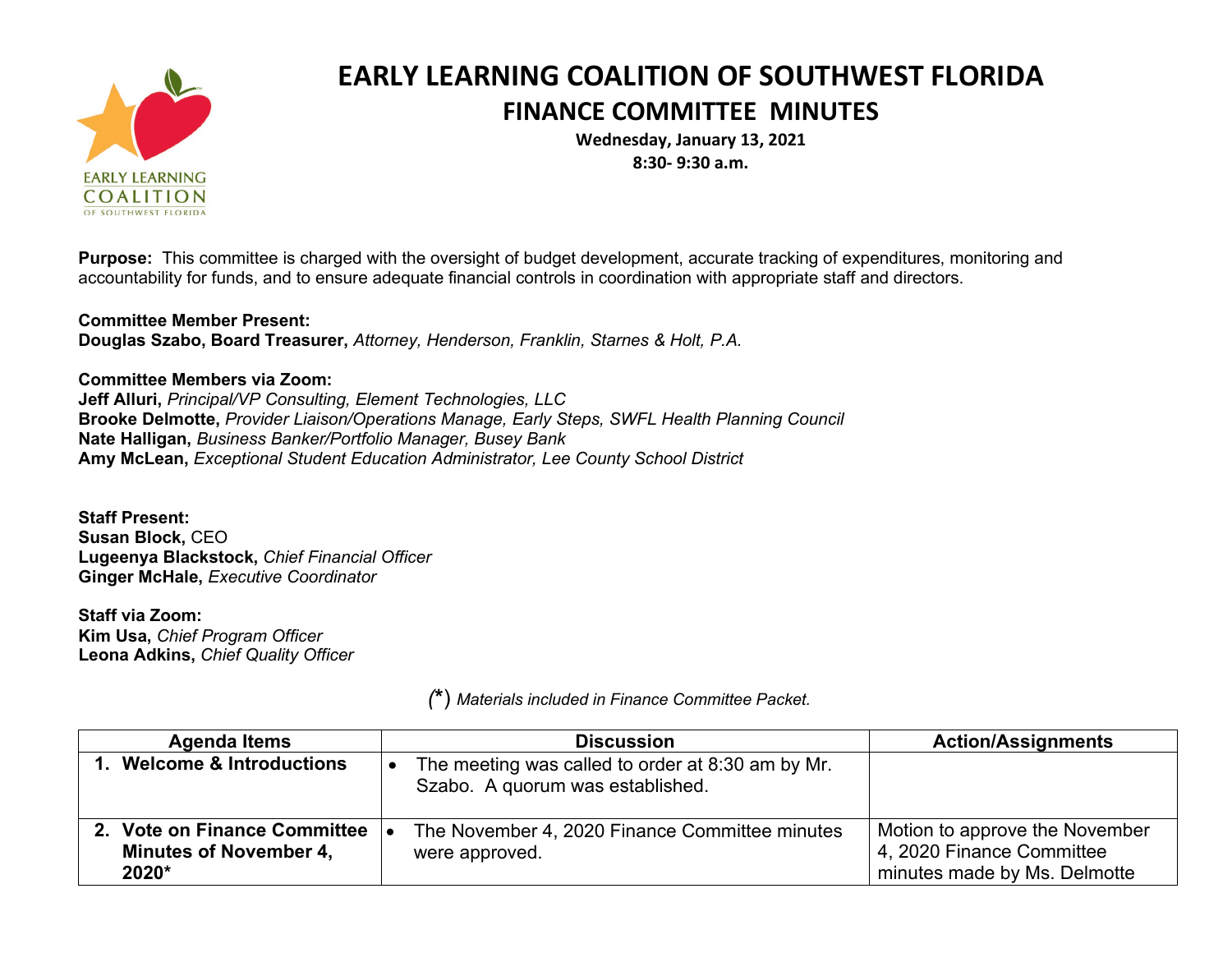|                                                                                            |                        |                                                                                                                                                                                                                                                                                                                                                                                                                                                                                                  | and seconded by Ms. McLean.                                                                                                                                                                                                      |
|--------------------------------------------------------------------------------------------|------------------------|--------------------------------------------------------------------------------------------------------------------------------------------------------------------------------------------------------------------------------------------------------------------------------------------------------------------------------------------------------------------------------------------------------------------------------------------------------------------------------------------------|----------------------------------------------------------------------------------------------------------------------------------------------------------------------------------------------------------------------------------|
| 3. Discuss Utilization<br><b>Management (Forecast)*</b>                                    |                        | Ms. Usa reported new referrals for First Responders'<br>program ended in December 2020 and the program<br>ends in March 2021.<br>The numbers of enrolled School Readiness (SR)<br>children and Waitlist children have decreased. Ms.<br>Usa stated it appears many parents are not applying<br>for services due to continued COVID-19 concerns<br>and some parents are working from home.                                                                                                        | Motion approved.                                                                                                                                                                                                                 |
|                                                                                            | $\bullet$<br>$\bullet$ | The Coalition has started a new SR enrollment<br>campaign to move children off the Waitlist to utilize<br>\$4.4 M allocated to the ELC for this purpose.<br>VPK enrollment is lower than this time last year.<br>COVID-19 is negatively impacting VPK as well as SR<br>enrollment.                                                                                                                                                                                                               | Mr. Szabo requested the previous<br>year's VPK enrollment numbers be<br>included on the forecast.                                                                                                                                |
| 4. Review Utilization Reports<br>and Statements of<br><b>Revenues and</b><br>Expenditures* | $\bullet$              | Mr. Szabo presented the financial reports ending<br>November 2020. Mr. Szabo reviewed the summary<br>reports for School Readiness (SR), Voluntary<br>Prekindergarten (VPK), and administration costs.<br>Staff are aware that VPK administrative costs are<br>high and taking steps to manage them.                                                                                                                                                                                              | Motion made to approve and move<br>the Utilization Reports and<br><b>Statements of Revenues and</b><br><b>Expenditures to the Executive</b><br>Committee made by Mr. Halligan<br>and seconded by Mr. Alluri.<br>Motion approved. |
| 5. Review FY2018-2019<br><b>Provider Reconciliation</b>                                    |                        | Ms. Blackstock reported the third reconciliation letter<br>was mailed to one hundred and seventeen (117)<br>providers; One-hundred and ten (110) providers<br>returned the letters with thirty-nine (39) agreeing to<br>payment plans. Seventy-one (71) providers must<br>submit documentation to settle negotiations with the<br>ELC by the end of January. All negotiated repayment<br>amounts must be uploaded into the Office of Early<br>Learning data base. Cherwell, by February 1, 2021. |                                                                                                                                                                                                                                  |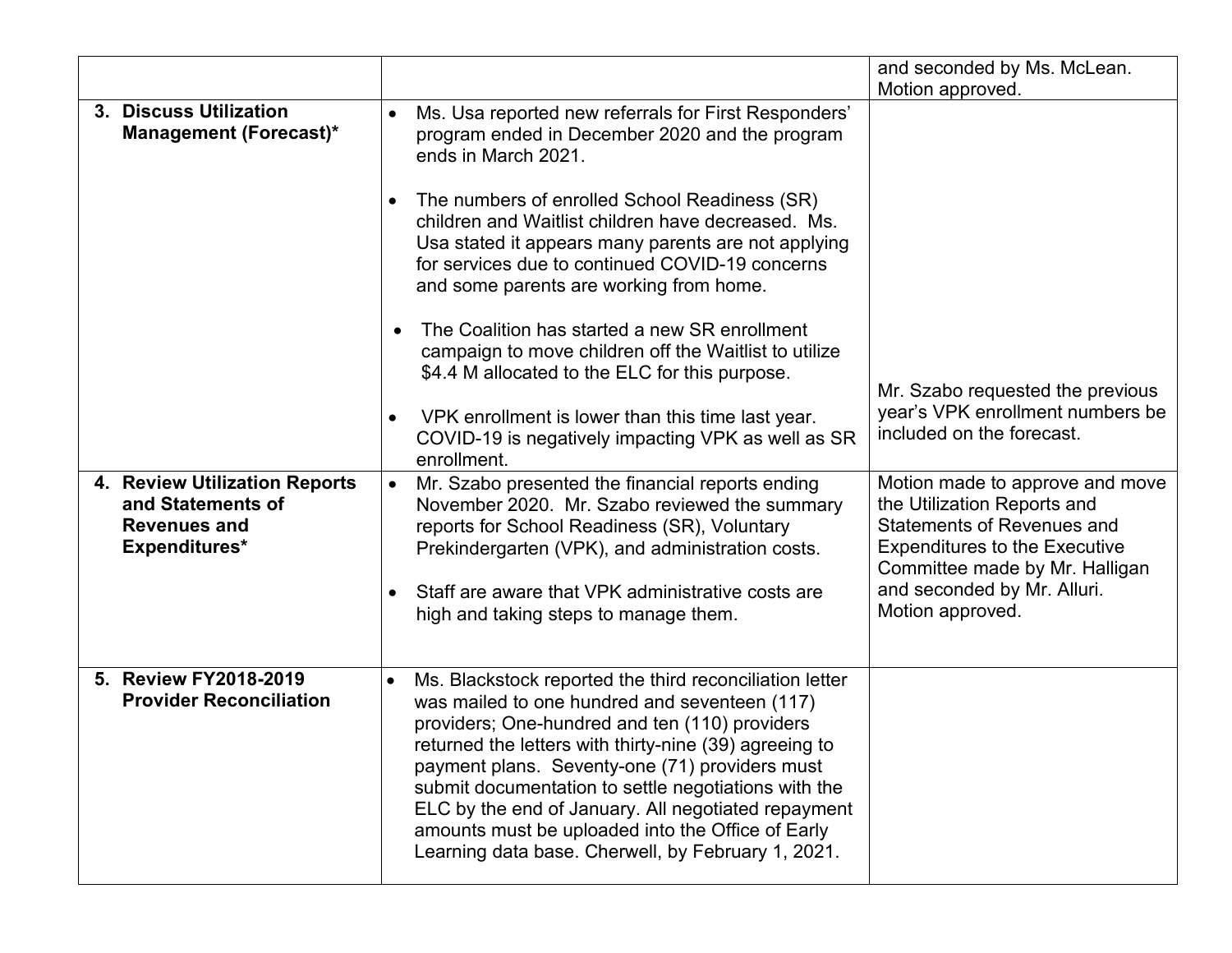| 6. Review of OEL's<br><b>Expenditure Validation (aka</b><br>Desk Review) for Jan. -<br><b>June 2020</b> |           | Ms. Blackstock stated there were no questioned costs<br>in this Review. Technical assistance was received for<br>a travel expense incurred at the start of COVID-19<br>telework period that was not paid within thirty days.                                                                                                               |                                                                                                                                                          |
|---------------------------------------------------------------------------------------------------------|-----------|--------------------------------------------------------------------------------------------------------------------------------------------------------------------------------------------------------------------------------------------------------------------------------------------------------------------------------------------|----------------------------------------------------------------------------------------------------------------------------------------------------------|
| 7. Discuss Gold Seal<br><b>Differential</b>                                                             |           | Ms. Block gave a brief history of Gold Seal<br>designation for childcare. Twenty-eight of the thirty<br>early learning coalitions provide a differential rate of<br>20%. Incentivizing the Gold Seal differential would<br>allow providers an increase payment for their<br>increased attention to quality.                                | Motion to increase Gold Seal<br>differential from 15-20% effective<br>July 1, 2021 made by Ms. McLean<br>and seconded by Mr. Alluri.<br>Motion approved. |
|                                                                                                         |           | There was a discussion about the impact of the<br>increased differential on the Gold Seal providers.                                                                                                                                                                                                                                       |                                                                                                                                                          |
|                                                                                                         |           | An incorrect date on the brief was noted. The correct<br>date is January 27, 2021.                                                                                                                                                                                                                                                         |                                                                                                                                                          |
| 8. Compensation &<br><b>Classification Study</b>                                                        |           | Ms. Block stated in November 2020 voters approved<br>an increase of the state's minimum wage until<br>reaching \$15.00 per hour in September 2026.                                                                                                                                                                                         | Motion to approve \$20,000.00<br>toward an outside study during the<br>next budget year, effective July 1,<br>2021, and move request to the              |
|                                                                                                         | $\bullet$ | Ms. Block stated a study of our present salary scale<br>is needed to understand our market to remain a<br>competitive employer when hiring and retaining staff.<br>The financial impact is not to exceed \$20,000.00.<br>Depending upon the status of the FY20/21<br>administrative costs, this cost will appear in the<br>FY21/22 budget. | Executive Committee made by Mr.<br>Alluri and seconded by Ms.<br>Delmotte. Motion approved.                                                              |
|                                                                                                         | $\bullet$ | Request for a motion to approve the procurement of<br>a third party to examine ELC Compensation and<br>Classification to produce a report for standardization<br>of salaries and wages for ELC to be used as a guide<br>for hiring and retention of ELC staff.                                                                             |                                                                                                                                                          |
|                                                                                                         | $\bullet$ | An incorrect date on the brief was noted. The correct<br>date is January 27, 2021.                                                                                                                                                                                                                                                         |                                                                                                                                                          |
| 9. Request for Extended                                                                                 | $\bullet$ | Ms. Block presented the Families First Coronavirus                                                                                                                                                                                                                                                                                         | Motion to approve the request for                                                                                                                        |